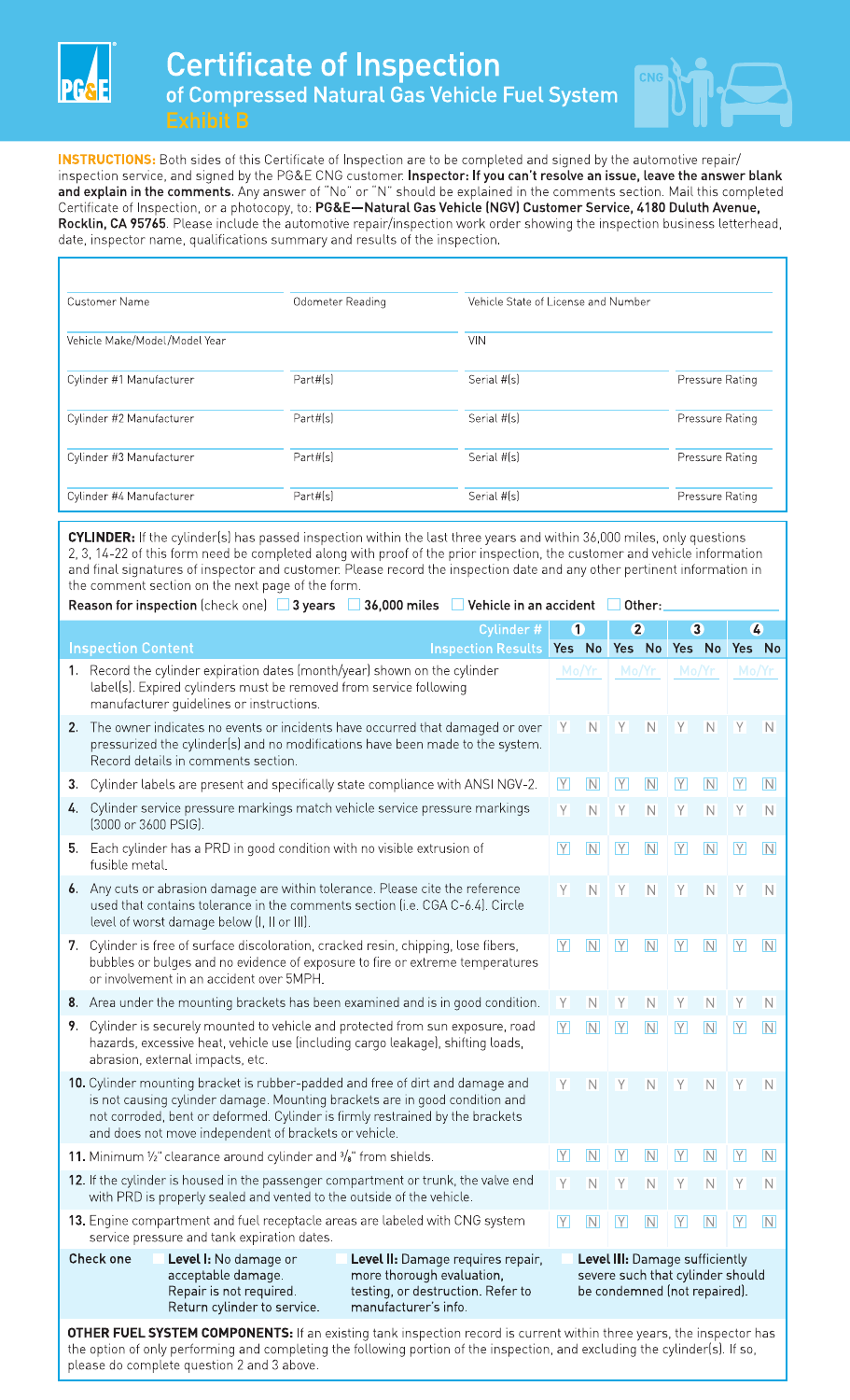## **CNG Certificate of Inspection Exhibit B**

|                                                                                                                                                                                                                                                                                                                                                                                                                                                                                                      | Cylinder #                | $\bf{0}$    |                         | $\overline{2}$ |                | $\bullet$   |                         | $\boldsymbol{c}$ |                         |
|------------------------------------------------------------------------------------------------------------------------------------------------------------------------------------------------------------------------------------------------------------------------------------------------------------------------------------------------------------------------------------------------------------------------------------------------------------------------------------------------------|---------------------------|-------------|-------------------------|----------------|----------------|-------------|-------------------------|------------------|-------------------------|
| <b>Inspection Content</b>                                                                                                                                                                                                                                                                                                                                                                                                                                                                            | <b>Inspection Results</b> | Yes No      |                         | Yes No         |                | Yes No      |                         | Yes No           |                         |
| 14. Fuel system components including but not limited to valve and/or pressure<br>relief device assemblies, pressure gauges and pressure regulators are in good<br>condition and free of damage.                                                                                                                                                                                                                                                                                                      |                           | $\boxed{Y}$ | N                       | $\boxed{Y}$    | N              | $\boxed{Y}$ | N                       | $\boxed{Y}$      | N                       |
| 15. Fuel system components, connections, threaded fittings and any leak points<br>were leak checked with a leak detection solution or methane detector, and<br>there is no indication of any system leaks.                                                                                                                                                                                                                                                                                           |                           | Y           | $\overline{\mathsf{N}}$ | $\overline{Y}$ | N              | Y           | N                       | Y                | N                       |
| 16. Vehicle is equipped with two back-flow check valves on fill line and a 1/4-turn<br>emergency off valve.                                                                                                                                                                                                                                                                                                                                                                                          |                           | $\boxed{Y}$ | $\overline{N}$          | $\boxed{Y}$    | $\overline{N}$ | $\boxed{Y}$ | N                       | $\boxed{Y}$      | N                       |
| 17. Hoses, if any, are rated for the applicable service pressure and are in good<br>condition.                                                                                                                                                                                                                                                                                                                                                                                                       |                           | Y           | $\overline{\mathsf{N}}$ | $\mathsf Y$    | N              | Y           | N                       | Y                | N                       |
| 18. Fueling receptacle pressure rating matches that of the fuel system (3000 vs.<br>3600 PSIG). If receptacle pressure rating is greater than any one cylinder<br>pressure rating, PG&E considers the system could have been over pressurized,<br>so the cylinder/fuel system MUST BE rejected as potentially unsafe.                                                                                                                                                                                |                           | $\boxed{Y}$ | N                       | $\boxed{Y}$    | N              | $\boxed{Y}$ | $\overline{\mathsf{N}}$ | $\boxed{Y}$      | N                       |
| 19. Fueling receptacle is in good condition, securely attached, not worn, and<br>leak free.                                                                                                                                                                                                                                                                                                                                                                                                          |                           | Y           | $\overline{\mathsf{N}}$ | Y              | $\overline{N}$ | Y           | N                       | Y.               | N                       |
| 20. Installation meets applicable NFPA 52 standards at time of<br>construction/installation.                                                                                                                                                                                                                                                                                                                                                                                                         |                           | $\boxed{Y}$ | N                       | $\overline{Y}$ | N              | $\boxed{Y}$ | N                       | Y                | $\overline{\mathbb{N}}$ |
| 21. Is the fuel system fit for continued service? Any one cylinder or fueling<br>system component that is not satisfactory renders the system unsafe. If in<br>the judgment of the inspector the fuel system is unsafe, the inspector is<br>requested to send a copy of this form directly to PG&E.                                                                                                                                                                                                  |                           | Y           | N                       | Y              | N              | Y.          | N                       | Y.               | N                       |
| 22. Examination stickers have been applied to the cylinders, receptacle area<br>and engine compartment indicating cylinder expiration date and next<br>inspection date.                                                                                                                                                                                                                                                                                                                              |                           |             |                         | $\boxed{Y}$    | N              | $\boxed{Y}$ | N                       | $\overline{Y}$   | N                       |
| INSPECTOR COMMENTS: Summary of examination, any "no" answers, and description of damage and/or adverse<br>findings. Explain repairs or replacement of components if any, and explain any questions left blank. If the tank<br>inspection has been performed within the last three years and is not part of this inspection, please record the tank<br>inspection date and any relevant remarks here.<br><b>RECOMMENDED REPAIRS</b> (Please note if a separate page is used for additional comments.) |                           |             |                         |                |                |             |                         |                  |                         |
|                                                                                                                                                                                                                                                                                                                                                                                                                                                                                                      |                           |             |                         |                |                |             |                         |                  |                         |
| PG&E Account Number<br>PG&E Fuel Card Number                                                                                                                                                                                                                                                                                                                                                                                                                                                         |                           |             |                         |                |                |             |                         |                  |                         |
| <b>Customer Email Address</b><br>Customer Contact Phone Number                                                                                                                                                                                                                                                                                                                                                                                                                                       |                           |             |                         |                |                |             |                         |                  |                         |
| Inspector's Signature<br>Inspector's Printed Name                                                                                                                                                                                                                                                                                                                                                                                                                                                    |                           |             |                         |                |                |             |                         |                  |                         |
| Inspector qualifications, certification number or other pertinent information                                                                                                                                                                                                                                                                                                                                                                                                                        |                           |             |                         |                |                |             |                         |                  |                         |

Inspector's Contact Information (email or phone) Date of Inspection

D <sup>I</sup>**certify that this inspection form applies to an inspection conducted on the vehicle** I **have registered with PG&E's NGV fueling service.** 

PG&E Fueling Customer's Signature data and the Date Date